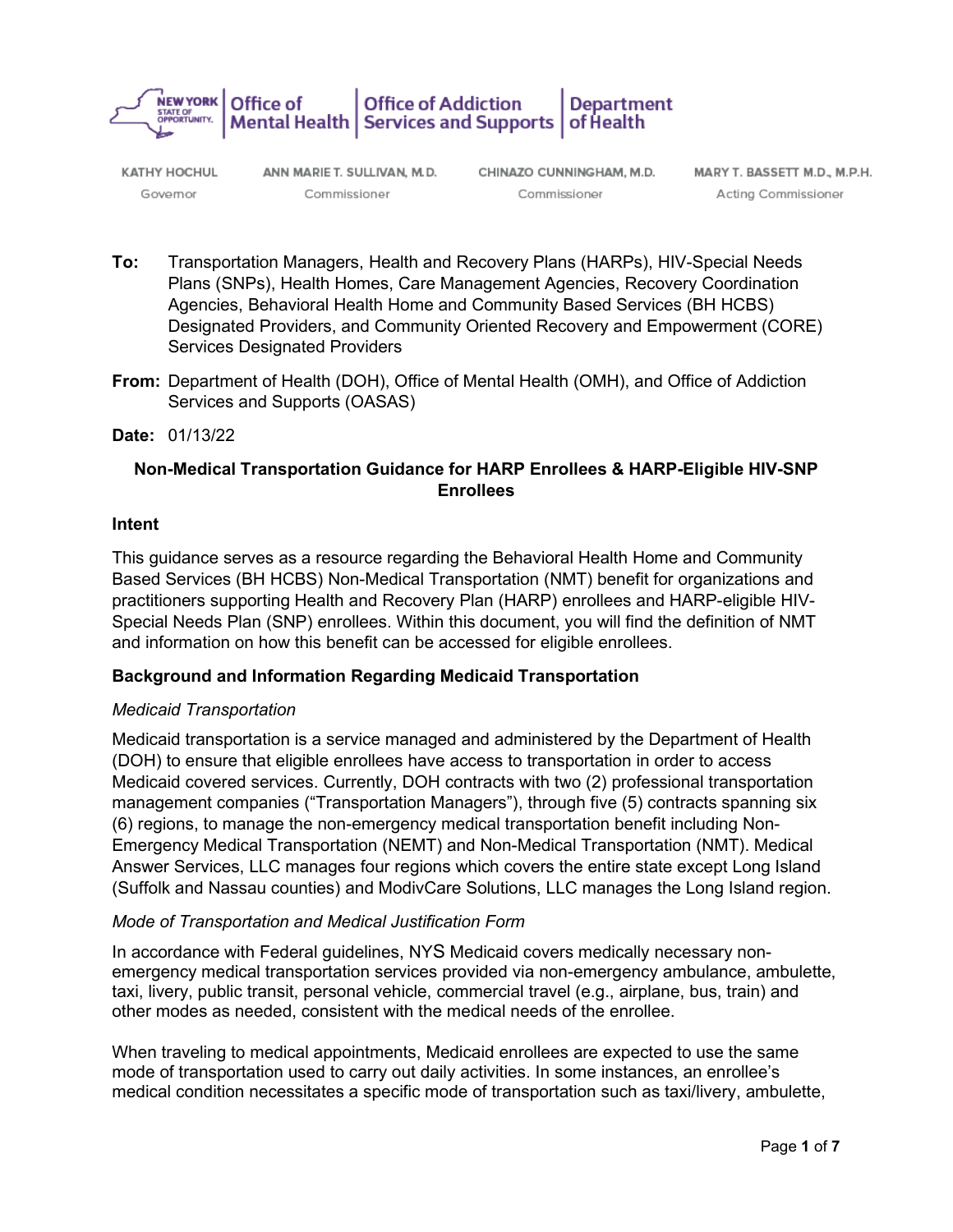or ambulance. The Medicaid Transportation program will pay for the lowest cost, most medically appropriate mode of transportation as justified by an enrollee's medical practitioner. Medical practitioners<sup>[1](#page-1-0)</sup> are required to complete the Verification of Medicaid Transportation Abilities (Form-2015) to document a medical justification when requesting a specific mode of transportation for an enrollee.

### **Definition of Non-Medical Transportation**

Non-Medical Transportation (NMT) is an Adult Behavioral Health Home and Community Based Service (BH HCBS) available to eligible HARP<sup>[2](#page-1-1)</sup> enrollees and HARP-eligible HIV-SNP enrollees. The NMT benefit is in addition to any medical transportation furnished under the 42 CFR 440.17(a) in the State Plan, for example Non-Emergency Medical Transportation (NEMT).

Non-Medical Transportation services are available for enrollees to support access to:

- 1. BH HCBS appointments in the community, including Habilitation, Education Support Services, Transitional Employment, Prevocational Services, Intensive Supported Employment, and Ongoing Supported Employment;
- 2. Community Oriented Recovery and Empowerment (CORE) Services appointments in the community, including Community Psychiatric Support and Treatment (CPST), Psychosocial Rehabilitation (PSR), Empowerment Services – Peer Support, and Family Support and Training (FST); and
- 3. Non-routine destinations that are related to a person-centered goal included on the enrollee's BH HCBS Plan of Care.<sup>[3](#page-1-2)</sup>

In addition to transportation to BH HCBS and CORE services in community-based settings, Non-Medical Transportation is intended to help initiate new goal-related activities for an enrollee. NMT is not available for routine events, such as transportation to and from a job or school. For example, an enrollee may be transported to a job interview or workplace orientation, but not to work on a daily basis. Similarly, an enrollee may be transported to a college fair or a meeting with an admissions counselor, but not to classes on a regular basis.

<span id="page-1-1"></span><span id="page-1-0"></span><sup>1</sup> Medical practitioners include: Attending physician, physician's assistant, nurse practitioner, dentist, optometrist, podiatrist, and social worker. The ordering practitioner must note in the enrollee's medical record that the enrollee's condition qualifies use of taxi/livery transportation. <sup>2</sup> A Health and Recovery Plan (HARP) is a type of Medicaid Managed Care Plan designed to make community-based, recovery-oriented services and supports available to a greater number of Medicaid Managed Care enrollees. HARPs are available to adults aged 21 and over having significant behavioral health needs.

<span id="page-1-2"></span><sup>&</sup>lt;sup>3</sup> The person-centered goal in the Plan of Care is not required to be attached to Habilitation, Education Support Services, Pre-Vocational Services, Transitional Employment, Intensive Supported Employment, or Ongoing Supported Employment in order for the enrollee to access Non-Medical Transportation.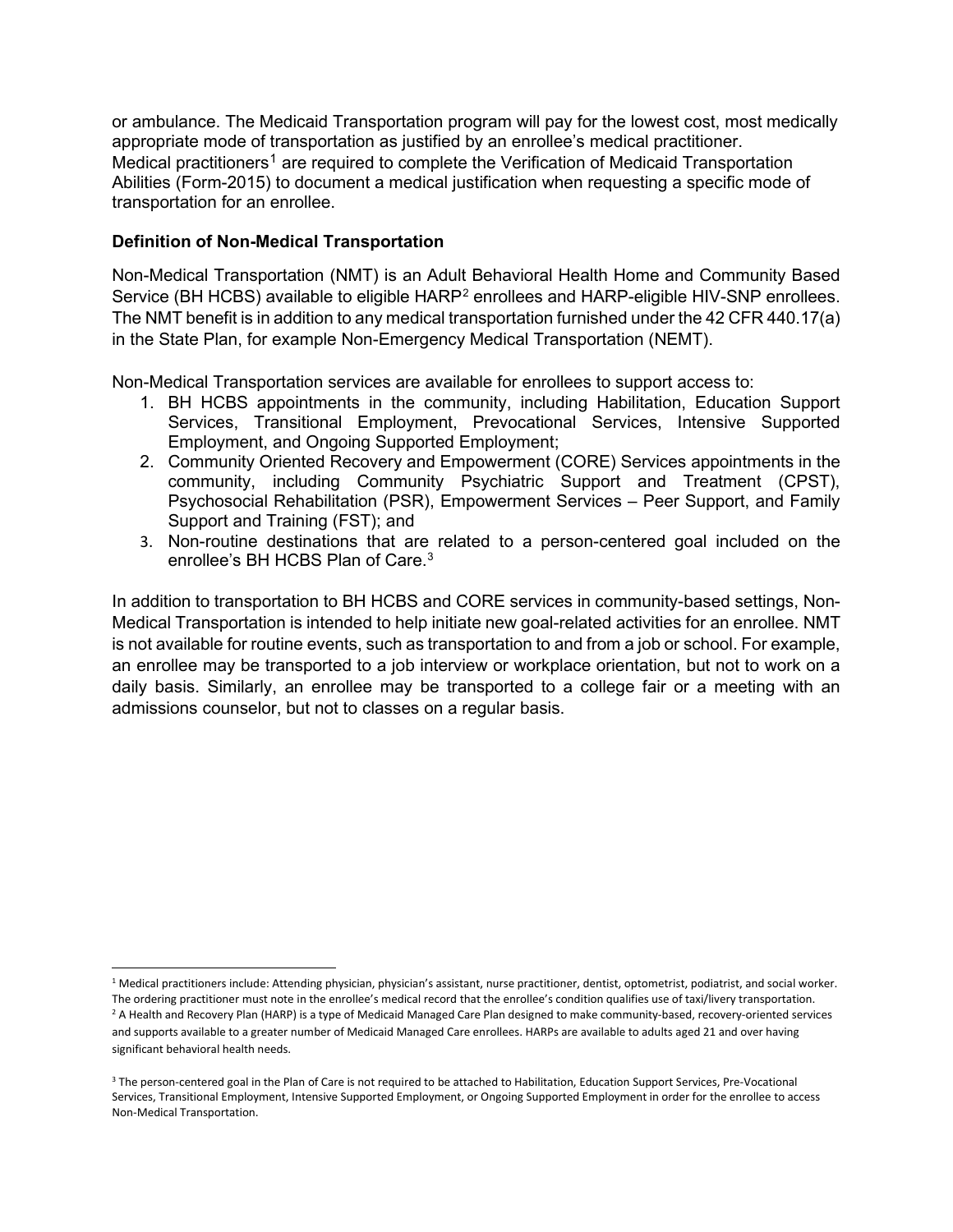| <b>Goal in Plan of Care</b>                  | <b>Non-Medical Location to Which</b><br><b>Transportation May Be Requested</b> |
|----------------------------------------------|--------------------------------------------------------------------------------|
| <b>Obtain Employment</b>                     | Job interview at prospective employer's office                                 |
| Obtain college degree                        | College fair at local convention center                                        |
| Regain custody of children                   | Parenting class at community center                                            |
| Complete a trade program                     | Program orientation at a training center                                       |
| Make friends                                 | Networking event at library                                                    |
| Obtain High School equivalency certification | Workshop to prepare for the GED test at EOC                                    |

The below table includes examples of eligible activities and destinations:

Prior to seeking Non-Medical Transportation, alternative options for transportation should always be explored, such as transportation from informal supports, community/residential services, and/or public transit. However, transportation provided by informal supports may qualify for reimbursement, see item #3 below under guidelines.

## **Eligibility for NMT**

NMT is only available to HARP enrollees and HARP-eligible HIV-SNP enrollees who have been found eligible for BH HCBS using the New York State Eligibility Assessment (EA). The EA is administered by a Health Home Care Manager (HHCM) or Recovery Coordinator (RC). Any enrollee who is assessed as Tier 1 or Tier 2 eligible may receive NMT is accordance with this guidance. See the [Adult BH HCBS Workflow Guidance](https://www.health.ny.gov/health_care/medicaid/program/medicaid_health_homes/workflow_guidance.htm) for more information on the assessment process.

## **Guidelines for Use of BH HCBS NMT**

#### *General Guidelines*

Generally, the same rules used to determine reimbursement of trips to medical appointments should be followed when considering reimbursement of non-medical trips for eligible enrollees.

- 1) Transportation must be tied to a goal in the person-centered BH HCBS Plan of Care, and transportation requests are outlined and authorized according to the NYS BH HCBS Plan for Transportation Grid.<sup>[4](#page-2-0)</sup>
- 2) All NEMT and NMT trips require Prior Authorization from the Transportation Manager. Prior authorization is advance approval to travel. NMT trips should be requested at least 72 hours in advance in order to ensure availability of providers and the enrollee's freedom of choice in provider. The Transportation Manager (TM) will accommodate urgent and last-minute trips when possible.
- 3) Transportation provided by informal supports (i.e., friends or family members) are eligible for mileage reimbursement through NMT. To receive mileage reimbursement, prior authorization must be obtained from the TM in advance of the trip. The enrollee's friend or family member must be named on the Grid.

<span id="page-2-0"></span><sup>4</sup> The "NYS BH HCBS Transportation Grid" can be found a[t https://www.emedny.org/ProviderManuals/Transportation/index.aspx](https://www.emedny.org/ProviderManuals/Transportation/index.aspx)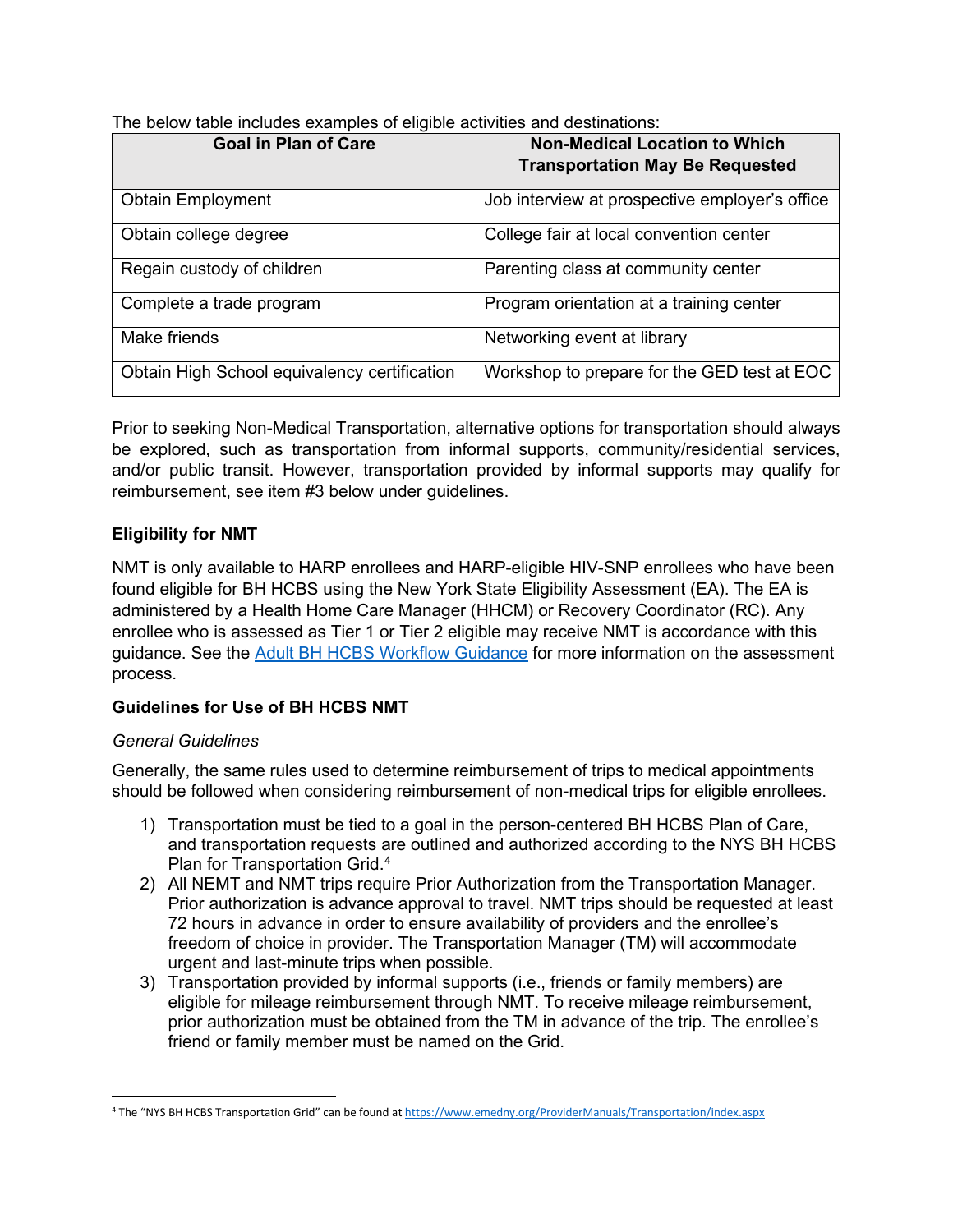- 4) Mileage Reimbursement Forms must be completed and submitted to the TM when an enrollee is driving themselves or a friend/family member drives the enrollee to a Medicaid covered service and they are requesting mileage reimbursement. All forms must be submitted within 60 days of the date of service. Such reimbursement is available if an enrollee or friend/family member drives the enrollee to an appropriate destination consistent with the definition and intent of NMT. Trips that would require personal vehicle mileage reimbursement for NMT must be documented in the enrollee's Plan of Care and the Grid to ensure that this transportation is tied to an enrollee's goal. Additional information on the DOH reimbursement policy can be found in the DOH [Transportation Manual Policy Guidelines.](https://www.emedny.org/ProviderManuals/Transportation/PDFS/Transportation_Manual_Policy_Section.pdf)
- 5) Form-2015 must be kept on file by the Transportation Manager. The HHCM/RC may be able to coordinate completion of Form-2015 by an approved medical professional. A single Form-2015 is sufficient for all trips requested until the form expires or if the enrollee's medical need changes.
- 6) When possible, trips should be combined and travel should occur within a common medical marketing area (CMMA).<sup>[5](#page-3-0)</sup> When travel outside of the CMMA is necessary, a 2020-U form is required to document the justification.

#### *Limitations and Exclusions*

- 1) Transportation is available for a specified duration and annual cost. Each enrollee is limited to \$2,000 for spend on Non-Medical Transportation trips per calendar year, and for the duration specified in the enrollee's Plan of Care. NMT trips needed to communitybased appointments for BH HCBS or CORE Services and trips using public transportation are not subject to the \$2,000 cost cap. The Department of Health Office of Health Insurance Programs (OHIP) is responsible for informing the Transportation Manager when the limit is approaching. The Transportation Manager will not authorize Non-Medical Transportation after they have been informed that the cost cap has been met.
- 2) Individuals enrolled in residential services who receive transportation as part of that service are ineligible for Non-Medical Transportation. Care Managers/Recovery Coordinators shall work with the enrollee to determine if transportation through their residential provider is an option or not. Additionally, enrollees living in settings that make them ineligible for BH HCBS may not receive NMT, and no Grid should be completed for these enrollees.
- 3) NMT is not intended to replace services provided by ACCES-VR or any other existing vendor.
- 4) Reimbursement for travel can be denied when the destination does not support the enrollee's integration into the community. Absent adequate justification, travel to destinations such as casinos, "smoke shops", off-track betting parlors, adult entertainment businesses, hunting clubs, and pubs/bars will not be authorized. The enrollee can travel to these destinations; however, other community transportation supports should be used.

#### **Coordinating Access to NMT for Eligible Enrollees**

The following guidance is intended to clearly delineate each organization or provider's roles and responsibilities surrounding an eligible enrollee's access to the Non-Medical Transportation

<span id="page-3-0"></span><sup>5</sup> A common medical marketing area (CMMA) is the geographic area from which a community customarily obtains its medical care and services. The CMMA is not necessarily set by geographic or county borders and can vary depending on medical specialty or services required.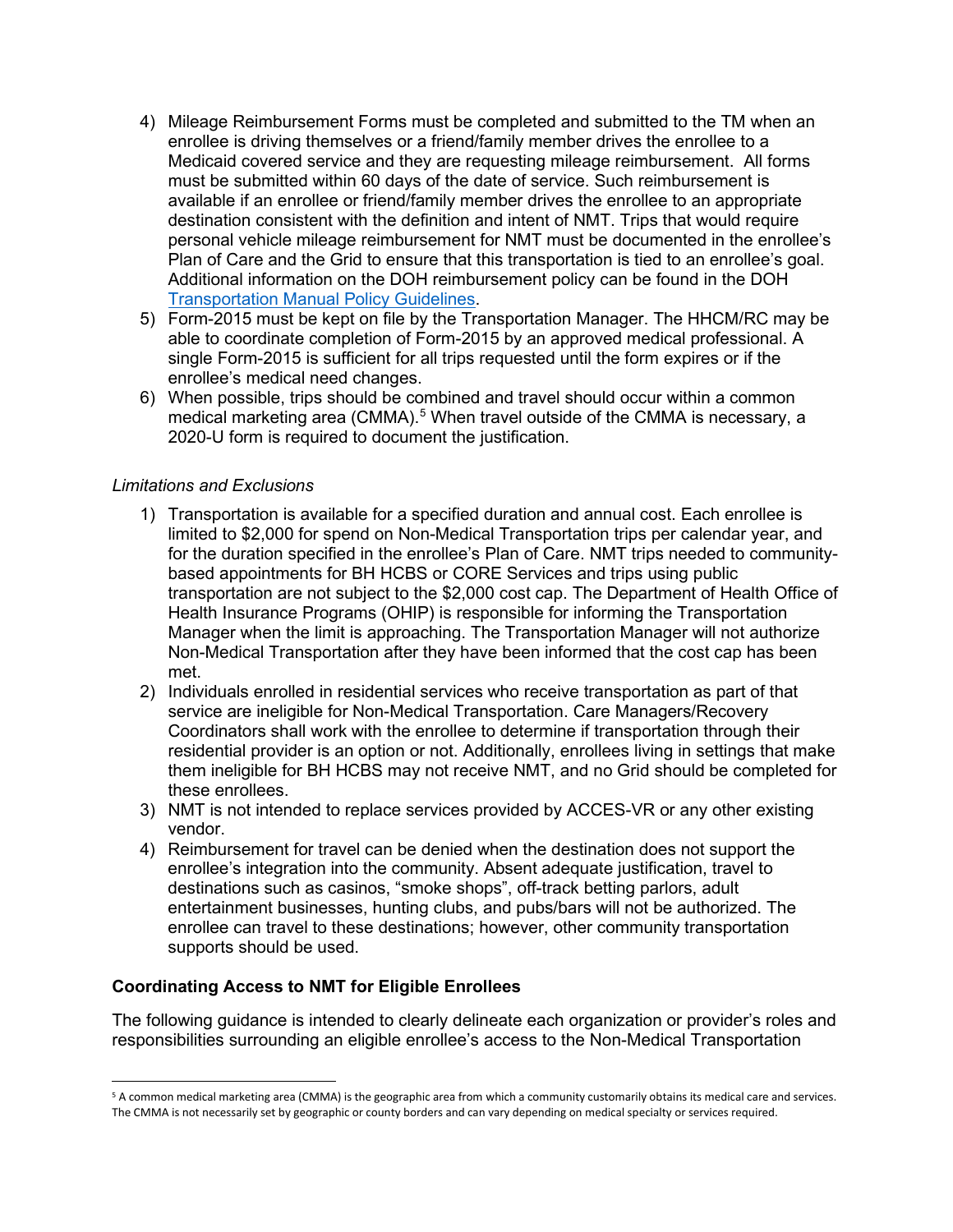benefit. The Health Home Care Manager or Recovery Coordinator, Adult BH HCBS and/or CORE Services Provider, Managed Care Organization (MCO), and Transportation Manager each play a role in coordinating and supporting access to this valuable benefit.

## *Health Home Care Manager (HHCM)/Recovery Coordinator (RC)*

Health Home Care Managers or Recovery Coordinators (where applicable) are responsible for conducting the New York State EA and developing the person-centered BH HCBS Plan of Care. If it is determined there is a need for transportation to support an enrollee's identified goals, the HHCM/RC will:

- 1) Work with the enrollee to explore all transportation options, including from family or other natural supports, residential programs that provide transport, and/or other modes of public transportation, as part of determining the need for Non-Medical Transportation;
- 2) Document the need for NMT within the person-centered Plan of Care;
- 3) Complete the NYS BH HCBS Transportation Grid; and
- 4) Send the completed BH HCBS Plan of Care and Transportation Grid to the MCO for approval.

The Transportation Grid should include the following known information:

- 1) Medicaid Beneficiary Information (demographics, including name, CIN, and county of residence)
- 2) NMT service details, including:
	- a. Goal from the Plan of Care
	- b. Service or Specific activity/support/task that transportation is needed for
	- c. Name of the BH HCBS or CORE Services provider(s), if applicable
	- d. Start date/end date
	- e. Frequency
	- f. Trip destination/address
	- g. Mode of transportation service needed (e.g., taxi, ambulette, etc.)
- 3) HHCM/RC contact information.

It is possible that the complete trip details may not be known at the time that the Grid is submitted (e.g., exact appointment time and date). The enrollee, HHCM/RC, and/or BH HCBS or CORE Services Provider can provide this information to the Transportation Manager as soon as details become known.

## *BH HCBS or CORE Services Provider Role*

When completing the Individual Service Plan (ISP) for BH HCBS or CORE Services, providers may also identify a need for NMT. When a need for such transportation is identified, the Adult BH HCBS or CORE Services provider should ensure this information is communicated to the enrollee's HHCM or RC.

## *Managed Care Organization (MCO) Role*

The MCO is responsible for approving the person-centered BH HCBS Plan of Care, reviewing the appropriateness of the proposed Non-Medical Transportation, and forwarding the completed Grid to the Department of Health's Medicaid Transportation Manager. The MCO will review and determine the appropriateness of the proposed Non-Medical Transportation within the timeframe for Service Authorization Requests in Appendix F of the Medicaid Managed Care Model Contract.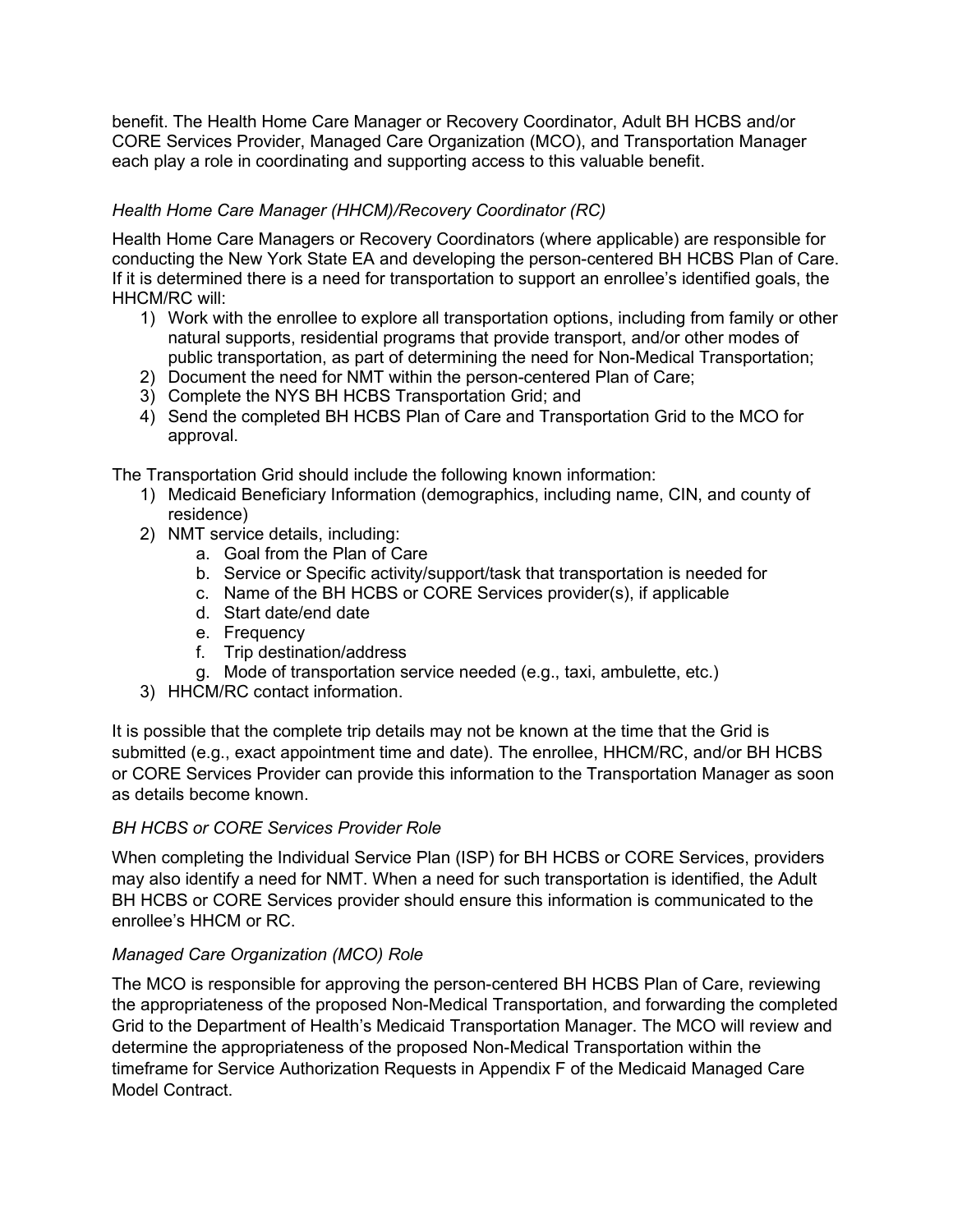If the MCO is contacted by the enrollee, HHCM/RC, BH HCBS or CORE Services Provider regarding needed changes to Non-Medical Transportation, the MCO will ensure such changes are consistent with the Plan of Care, and work with that HHCM or RC to update the Grid and BH HCBS Plan of Care as necessary.

The MCO will forward the completed Grid to the Transportation Manager any time there are changes to the Grid.

### *Transportation Manager Role*

The Transportation Manager is responsible for authorizing transportation services in accordance with Medicaid policy, by enrolled Medicaid transportation providers, and as supported on the NYS BH HCBS Transportation Grid. Once the Grid is received from the MCO, the Transportation Manager should assume that the MCO has reviewed and approved the Non-Medical Transportation identified in the enrollee's BH HCBS Plan of Care and that trips included in the Grid are appropriate.

The Transportation Manager will notify the DOH Bureau of Health Access Policy and Innovation when a grid is received. The Bureau will verify the enrollee's eligibility to receive the transportation benefit in eMedNY. The Transportation Manager/Prior Authorization Official will use the Grid, coupled with Medicaid transportation policies, to review and approve travel as appropriate. The Transportation Manager can request additional information from the MCO, HHCM/RC, BH HCBS or CORE Services Provider to assist with the decision to approve or disapprove a specific non-medical transport.

The Transportation Manager is responsible for ensuring adherence to the guidelines above for Non-Medical Transportation, which include assigning the most medically appropriate, costeffective mode of transportation. Enrollees have freedom of choice regarding the transportation provider within the assigned mode (e.g., ambulette, taxi, public transportation, etc.).

The Transportation Manager will inform the HHCM or RC once the approved Grid is uploaded into their system. If the grid was submitted via email, the TM will reply to the email regarding the status of the grid that was submitted. If the grid was faxed, the TM will contact the sender by telephone to advise whether the grid has been approved or not.

#### **NMT and Non-Emergency Medical Transportation**

NEMT is any transportation that is necessary in order for an enrollee to access medical care, including *office-based appointments* with designated BH HCBS and CORE Services providers at approved sites. NEMT is a benefit for Medicaid beneficiaries, regardless of HARP eligibility, and does not require the NYS EA, BH HCBS Plan of Care, and Grid.

Providers are reminded that BH HCBS and CORE Services are intended to be provided in home and community-based locations whenever possible. See the [BH HCBS Provider Manual](https://omh.ny.gov/omhweb/bho/docs/hcbs-manual.pdf) and [CORE Services Operations Manual](https://omh.ny.gov/omhweb/bho/core/core-services-operations-manual.pdf) for more details on appropriate service locations and Staff Transportation. When an enrollee needs transportation to a *community-based location* to meet with their BH HCBS or CORE provider, Non-Medical Transportation (NMT) would be the appropriate service.